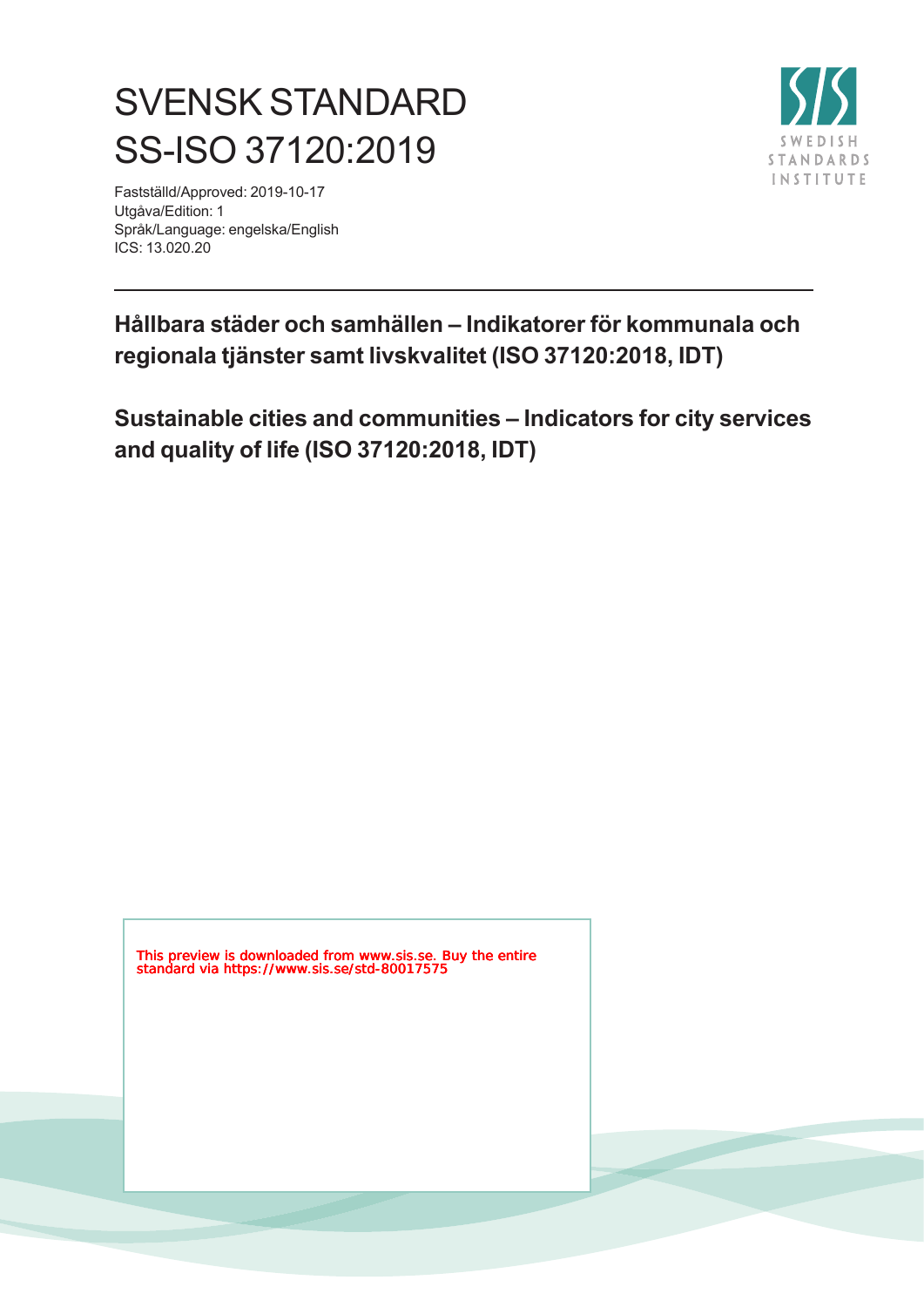# Standarder får världen att fungera

*SIS (Swedish Standards Institute) är en fristående ideell förening med medlemmar från både privat och offentlig sektor. Vi är en del av det europeiska och globala nätverk som utarbetar internationella standarder. Standarder är dokumenterad kunskap utvecklad av framstående aktörer inom industri, näringsliv och samhälle och befrämjar handel över gränser, bidrar till att processer och produkter blir säkrare samt effektiviserar din verksamhet.* 

#### **Delta och påverka**

Som medlem i SIS har du möjlighet att påverka framtida standarder inom ditt område på nationell, europeisk och global nivå. Du får samtidigt tillgång till tidig information om utvecklingen inom din bransch.

#### **Ta del av det färdiga arbetet**

Vi erbjuder våra kunder allt som rör standarder och deras tillämpning. Hos oss kan du köpa alla publikationer du behöver – allt från enskilda standarder, tekniska rapporter och standardpaket till handböcker och onlinetjänster. Genom vår webbtjänst e-nav får du tillgång till ett lättnavigerat bibliotek där alla standarder som är aktuella för ditt företag finns tillgängliga. Standarder och handböcker är källor till kunskap. Vi säljer dem.

#### **Utveckla din kompetens och lyckas bättre i ditt arbete**

Hos SIS kan du gå öppna eller företagsinterna utbildningar kring innehåll och tillämpning av standarder. Genom vår närhet till den internationella utvecklingen och ISO får du rätt kunskap i rätt tid, direkt från källan. Med vår kunskap om standarders möjligheter hjälper vi våra kunder att skapa verklig nytta och lönsamhet i sina verksamheter.

**Vill du veta mer om SIS eller hur standarder kan effektivisera din verksamhet är du välkommen in på www.sis.se eller ta kontakt med oss på tel 08-555 523 00.**

# Standards make the world go round

*SIS (Swedish Standards Institute) is an independent non-profit organisation with members from both the private and public sectors. We are part of the European and global network that draws up international standards. Standards consist of documented knowledge developed by prominent actors within the industry, business world and society. They promote cross-border trade, they help to make processes and products safer and they streamline your organisation.*

#### **Take part and have influence**

As a member of SIS you will have the possibility to participate in standardization activities on national, European and global level. The membership in SIS will give you the opportunity to influence future standards and gain access to early stage information about developments within your field.

#### **Get to know the finished work**

We offer our customers everything in connection with standards and their application. You can purchase all the publications you need from us - everything from individual standards, technical reports and standard packages through to manuals and online services. Our web service e-nav gives you access to an easy-to-navigate library where all standards that are relevant to your company are available. Standards and manuals are sources of knowledge. We sell them.

#### **Increase understanding and improve perception**

With SIS you can undergo either shared or in-house training in the content and application of standards. Thanks to our proximity to international development and ISO you receive the right knowledge at the right time, direct from the source. With our knowledge about the potential of standards, we assist our customers in creating tangible benefit and profitability in their organisations.

**If you want to know more about SIS, or how standards can streamline your organisation, please visit www.sis.se or contact us on phone +46 (0)8-555 523 00**



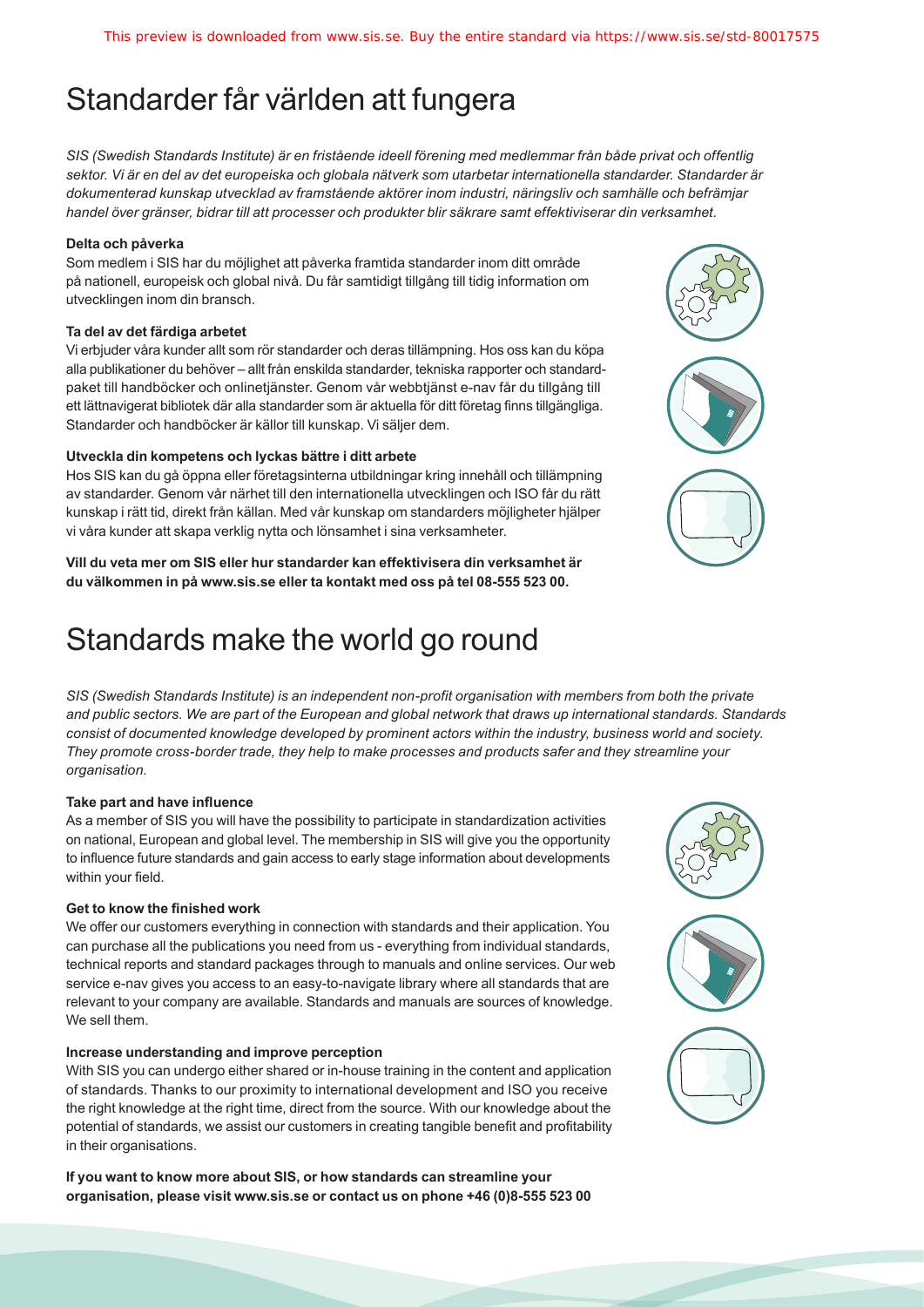Den internationella standarden ISO 37120:2018 gäller som svensk standard. Detta dokument innehåller den officiella engelska versionen av ISO 37120:2018.

The International Standard ISO 37120:2018 has the status of a Swedish Standard. This document contains the official English version of ISO 37120:2018.

© Copyright/Upphovsrätten till denna produkt tillhör SIS, Swedish Standards Institute, Stockholm, Sverige. Användningen av denna produkt regleras av slutanvändarlicensen som återfinns i denna produkt, se standardens sista sidor.

© Copyright SIS, Swedish Standards Institute, Stockholm, Sweden. All rights reserved. The use of this product is governed by the end-user licence for this product. You will find the licence in the end of this document.

*Upplysningar om sakinnehållet i standarden lämnas av SIS, Swedish Standards Institute, telefon 08-555 520 00. Standarder kan beställas hos SIS som även lämnar allmänna upplysningar om svensk och utländsk standard.*

*Information about the content of the standard is available from the Swedish Standards Institute (SIS), telephone +46 8 555 520 00. Standards may be ordered from SIS, who can also provide general information about Swedish and foreign standards.*

Denna standard är framtagen av kommittén för ISO, SIS/TK 588/AG 01.

Har du synpunkter på innehållet i den här standarden, vill du delta i ett kommande revideringsarbete eller vara med och ta fram andra standarder inom området? Gå in på www.sis.se - där hittar du mer information.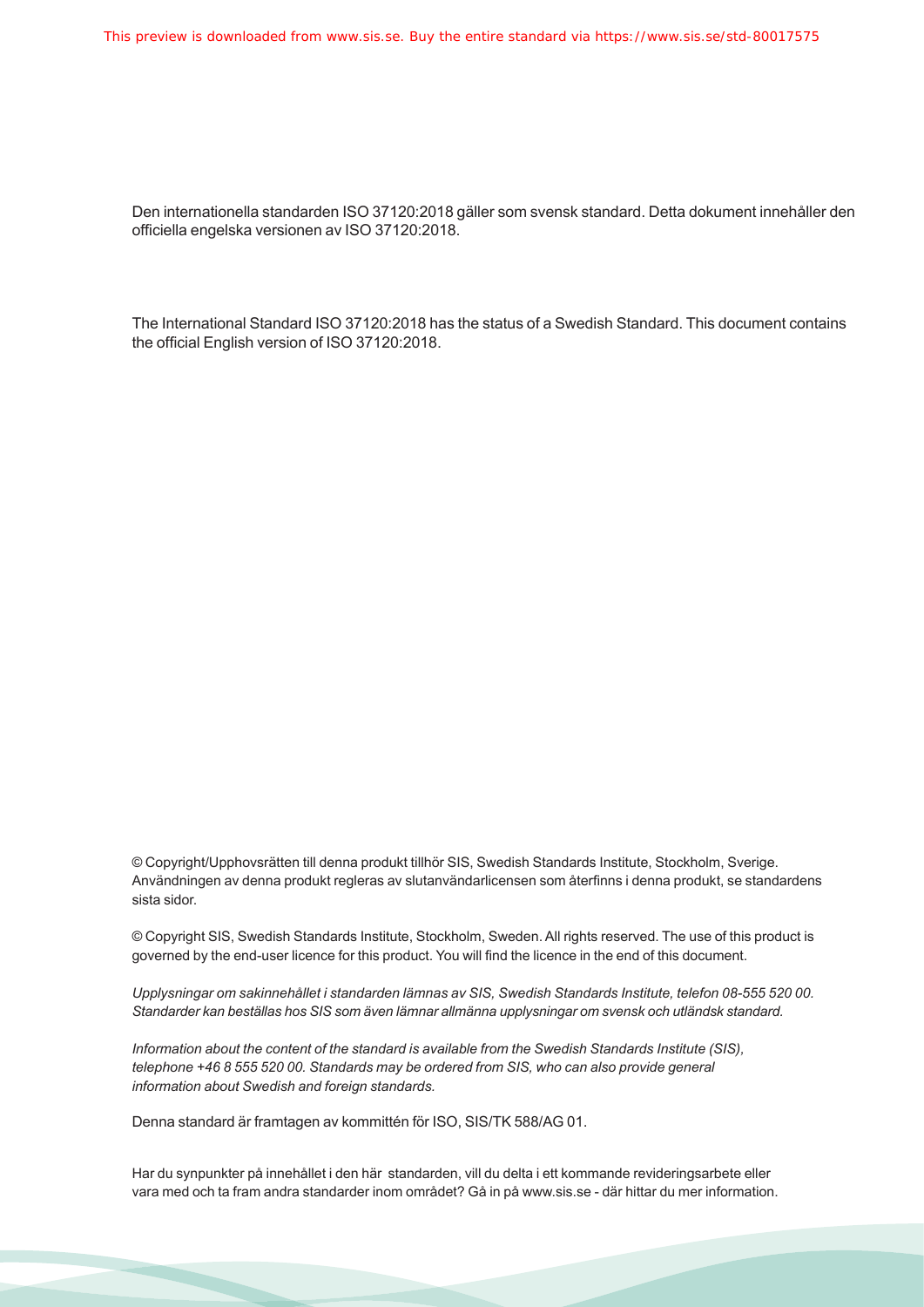# **Contents**

| 1                       |     |       |                                                                                        |  |
|-------------------------|-----|-------|----------------------------------------------------------------------------------------|--|
| 2                       |     |       |                                                                                        |  |
| 3                       |     |       |                                                                                        |  |
|                         |     |       |                                                                                        |  |
| $\overline{\mathbf{4}}$ |     |       |                                                                                        |  |
| 5                       |     |       |                                                                                        |  |
|                         | 5.1 |       |                                                                                        |  |
|                         |     | 5.1.1 |                                                                                        |  |
|                         |     | 5.1.2 |                                                                                        |  |
|                         | 5.2 |       | Assessed value of commercial and industrial properties as a percentage of total        |  |
|                         |     |       |                                                                                        |  |
|                         |     | 5.2.1 |                                                                                        |  |
|                         |     | 5.2.2 |                                                                                        |  |
|                         | 5.3 |       |                                                                                        |  |
|                         |     | 5.3.1 |                                                                                        |  |
|                         |     | 5.3.2 |                                                                                        |  |
|                         | 5.4 |       |                                                                                        |  |
|                         |     | 5.4.1 |                                                                                        |  |
|                         |     | 5.4.2 |                                                                                        |  |
|                         | 5.5 |       |                                                                                        |  |
|                         |     | 5.5.1 |                                                                                        |  |
|                         |     | 5.5.2 |                                                                                        |  |
|                         |     | 5.5.3 |                                                                                        |  |
|                         | 5.6 |       | Number of new patents per 100 000 population per year (supporting indicator)  8        |  |
|                         |     | 5.6.1 |                                                                                        |  |
|                         |     | 5.6.2 |                                                                                        |  |
|                         |     | 5.6.3 |                                                                                        |  |
|                         | 5.7 |       | Annual number of visitor stays (overnight) per 100 000 population                      |  |
|                         |     |       |                                                                                        |  |
|                         |     | 5.7.1 |                                                                                        |  |
|                         |     | 5.7.2 |                                                                                        |  |
|                         |     | 5.7.3 |                                                                                        |  |
|                         | 5.8 |       | Commercial air connectivity (number of non-stop commercial air destinations)           |  |
|                         |     |       |                                                                                        |  |
|                         |     | 5.8.1 |                                                                                        |  |
|                         |     | 5.8.2 |                                                                                        |  |
|                         |     | 5.8.3 |                                                                                        |  |
|                         | 5.9 |       |                                                                                        |  |
|                         |     | 5.9.1 |                                                                                        |  |
|                         |     | 5.9.2 | Annual inflation rate based on the average of the past five years                      |  |
|                         |     |       |                                                                                        |  |
|                         |     | 5.9.3 |                                                                                        |  |
| 6                       |     |       |                                                                                        |  |
|                         | 6.1 |       | Percentage of female school-aged population enrolled in schools (core indicator)  11   |  |
|                         |     | 6.1.1 |                                                                                        |  |
|                         |     | 6.1.2 |                                                                                        |  |
|                         |     | 6.1.3 |                                                                                        |  |
|                         | 6.2 |       | Percentage of students completing primary education: survival rate (core indicator) 12 |  |
|                         |     | 6.2.1 |                                                                                        |  |
|                         |     | 6.2.2 |                                                                                        |  |
|                         |     | 6.2.3 |                                                                                        |  |
|                         |     |       |                                                                                        |  |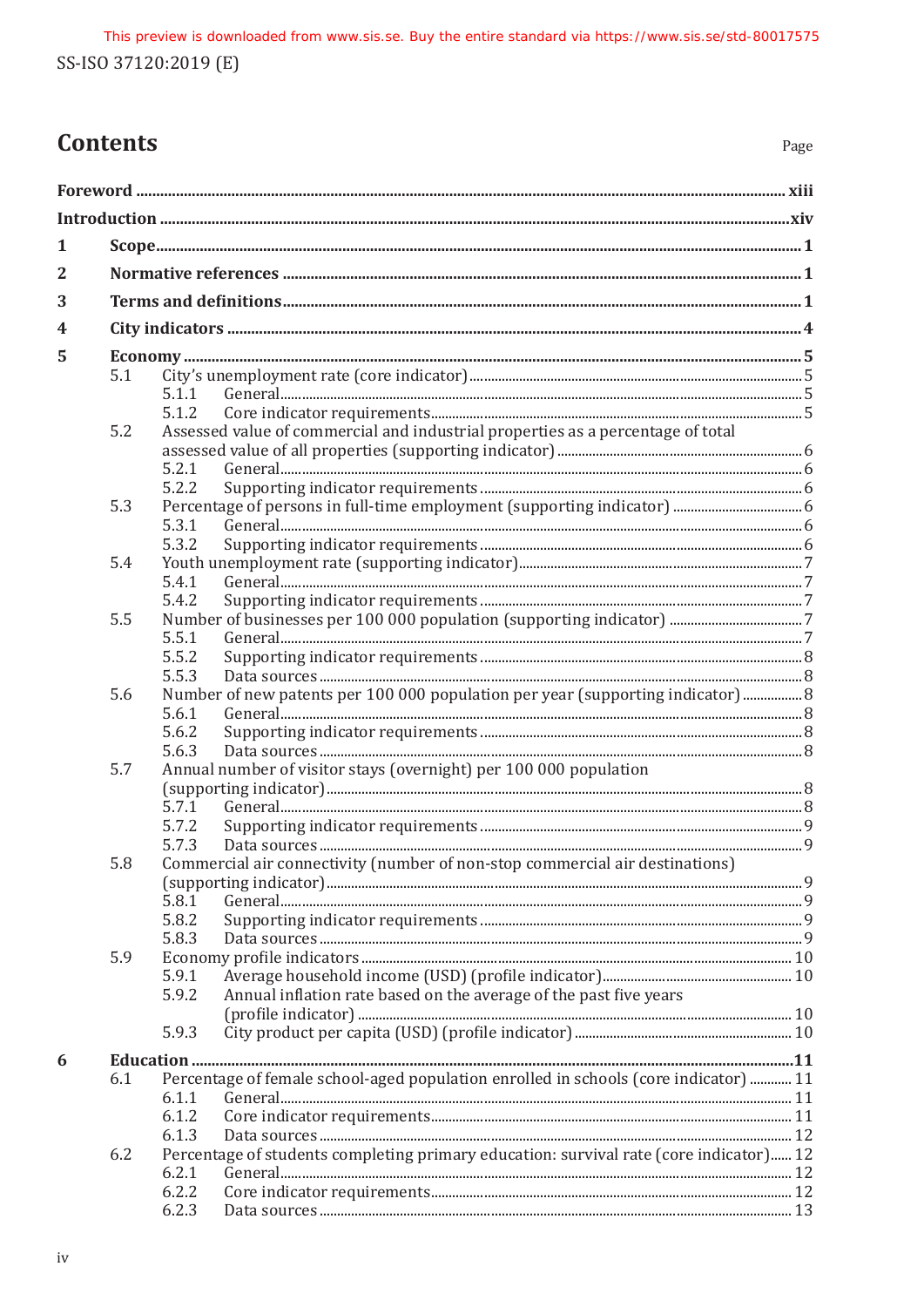| SS-ISO 37120:2019 (E) |  |  |  |  |  |
|-----------------------|--|--|--|--|--|
|-----------------------|--|--|--|--|--|

|   | 6.3 | Percentage of students completing secondary education: survival rate                                    |  |
|---|-----|---------------------------------------------------------------------------------------------------------|--|
|   |     | 6.3.1                                                                                                   |  |
|   |     | 6.3.2                                                                                                   |  |
|   |     | 6.3.3                                                                                                   |  |
|   | 6.4 |                                                                                                         |  |
|   |     | 6.4.1                                                                                                   |  |
|   |     | 6.4.2                                                                                                   |  |
|   |     | 6.4.3                                                                                                   |  |
|   |     | 6.4.4                                                                                                   |  |
|   | 6.5 | Percentage of school-aged population enrolled in schools (supporting indicator)  15                     |  |
|   |     | 6.5.1                                                                                                   |  |
|   |     | 6.5.2                                                                                                   |  |
|   | 6.6 | Number of higher education degrees per 100 000 population (supporting indicator)  15                    |  |
|   |     | 6.6.1                                                                                                   |  |
|   |     | 6.6.2                                                                                                   |  |
|   |     | 6.6.3                                                                                                   |  |
| 7 |     |                                                                                                         |  |
|   | 7.1 |                                                                                                         |  |
|   |     | 7.1.1                                                                                                   |  |
|   |     | 7.1.2                                                                                                   |  |
|   |     | 7.1.3                                                                                                   |  |
|   | 7.2 | Percentage of total end-use energy derived from renewable sources (core indicator) 17                   |  |
|   |     | 7.2.1                                                                                                   |  |
|   |     | 7.2.2                                                                                                   |  |
|   |     | 7.2.3                                                                                                   |  |
|   |     | 7.2.4                                                                                                   |  |
|   | 7.3 | Percentage of city population with authorized electrical service (residential)                          |  |
|   |     |                                                                                                         |  |
|   |     | 7.3.1                                                                                                   |  |
|   |     | 7.3.2                                                                                                   |  |
|   | 7.4 | Number of gas distribution service connections per 100 000 population                                   |  |
|   |     |                                                                                                         |  |
|   |     | 7.4.1                                                                                                   |  |
|   |     | 7.4.2                                                                                                   |  |
|   |     | 7.4.3                                                                                                   |  |
|   | 7.5 | Final energy consumption of public buildings per year (GJ/m <sup>2</sup> ) (core indicator) 19<br>7.5.1 |  |
|   |     | 7.5.2                                                                                                   |  |
|   | 7.6 | Electricity consumption of public street lighting per kilometre of lighted street                       |  |
|   |     |                                                                                                         |  |
|   |     | 7.6.1                                                                                                   |  |
|   |     | 7.6.2                                                                                                   |  |
|   | 7.7 | Average annual hours of electrical service interruptions per household                                  |  |
|   |     |                                                                                                         |  |
|   |     | 7.7.1                                                                                                   |  |
|   |     | 7.7.2                                                                                                   |  |
|   |     | 7.7.3                                                                                                   |  |
|   | 7.8 |                                                                                                         |  |
|   |     | 7.8.1                                                                                                   |  |
|   |     | 7.8.2                                                                                                   |  |
| 8 |     |                                                                                                         |  |
|   | 8.1 |                                                                                                         |  |
|   |     | 8.1.1                                                                                                   |  |
|   |     | 8.1.2                                                                                                   |  |
|   | 8.2 |                                                                                                         |  |
|   |     | 8.2.1                                                                                                   |  |
|   |     |                                                                                                         |  |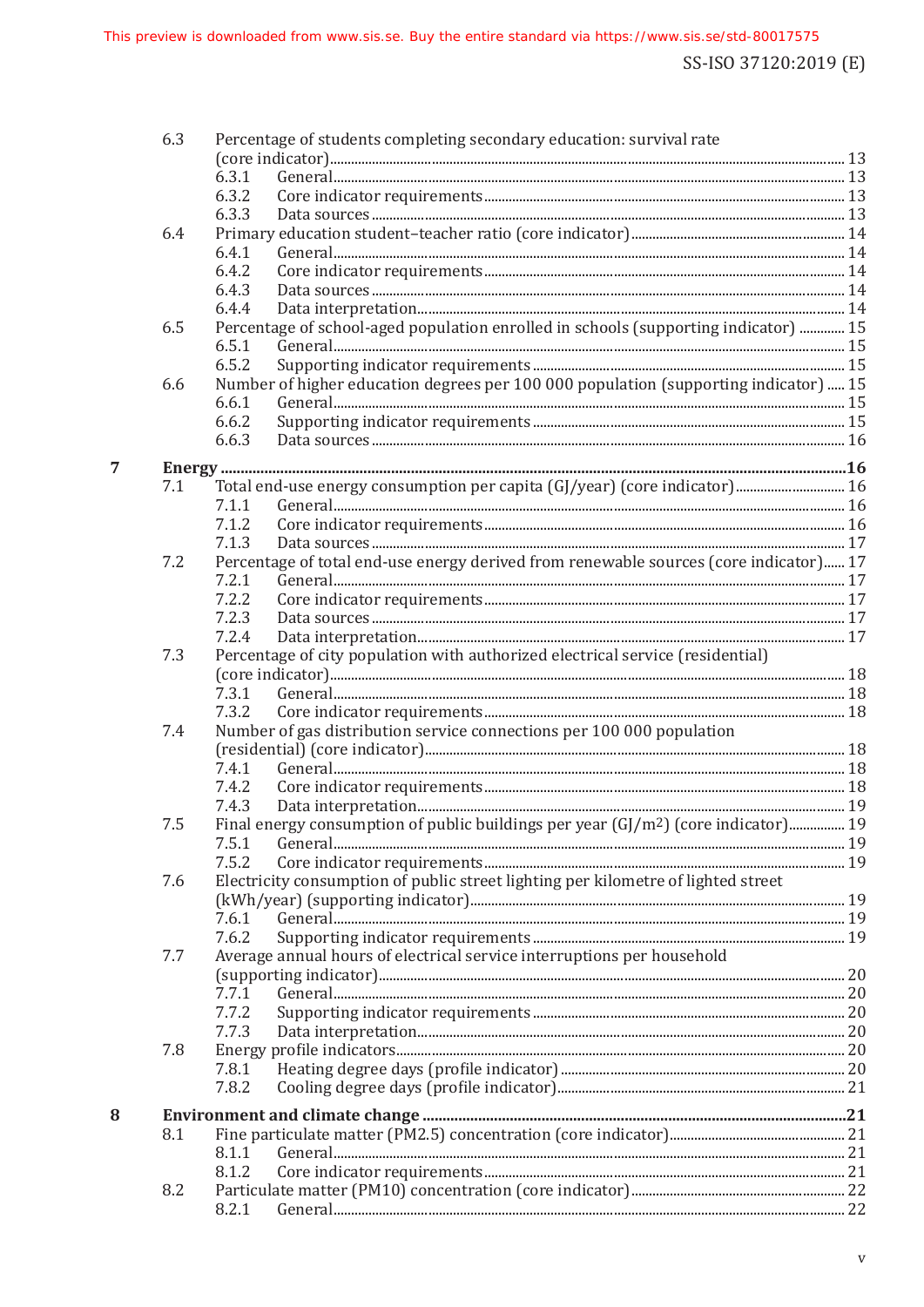|    |      | 8.2.2                                                                               |  |
|----|------|-------------------------------------------------------------------------------------|--|
|    | 8.3  | Greenhouse gas emissions measured in tonnes per capita (core indicator)  23         |  |
|    |      | 8.3.1                                                                               |  |
|    |      | 8.3.2                                                                               |  |
|    | 8.4  | Percentage of areas designated for natural protection (supporting indicator)  24    |  |
|    |      | 8.4.1                                                                               |  |
|    |      | 8.4.2                                                                               |  |
|    | 8.5  |                                                                                     |  |
|    |      | 8.5.1                                                                               |  |
|    |      | 8.5.2                                                                               |  |
|    |      | 8.5.3                                                                               |  |
|    |      |                                                                                     |  |
|    | 8.6  |                                                                                     |  |
|    |      | 8.6.1                                                                               |  |
|    |      | 8.6.2                                                                               |  |
|    |      | 8.6.3                                                                               |  |
|    | 8.7  |                                                                                     |  |
|    |      | 8.7.1                                                                               |  |
|    |      | 8.7.2                                                                               |  |
|    | 8.8  |                                                                                     |  |
|    |      | 8.8.1                                                                               |  |
|    |      | 8.8.2                                                                               |  |
|    |      | 8.8.3                                                                               |  |
|    | 8.9  |                                                                                     |  |
|    |      | 8.9.1                                                                               |  |
|    |      | 8.9.2                                                                               |  |
|    |      | 8.9.3                                                                               |  |
| 9  |      |                                                                                     |  |
|    |      |                                                                                     |  |
|    | 9.1  | Debt service ratio (debt service expenditure as a percentage of a city's own-source |  |
|    |      |                                                                                     |  |
|    |      | 9.1.1                                                                               |  |
|    |      | 9.1.2                                                                               |  |
|    |      | 9.1.3                                                                               |  |
|    | 9.2  |                                                                                     |  |
|    |      | 9.2.1                                                                               |  |
|    |      | 9.2.2                                                                               |  |
|    |      | 9.2.3                                                                               |  |
|    |      | 9.2.4                                                                               |  |
|    | 9.3  | Own-source revenue as a percentage of total revenues (supporting indicator) 29      |  |
|    |      | 9.3.1                                                                               |  |
|    |      | 9.3.2                                                                               |  |
|    | 9.4  |                                                                                     |  |
|    |      | 9.4.1                                                                               |  |
|    |      | 9.4.2                                                                               |  |
|    | 9.5  |                                                                                     |  |
|    |      | 9.5.1                                                                               |  |
|    |      | 9.5.2                                                                               |  |
|    |      |                                                                                     |  |
| 10 |      |                                                                                     |  |
|    | 10.1 | Women as a percentage of total elected to city-level office (core indicator) 31     |  |
|    |      | 10.1.1                                                                              |  |
|    |      | 10.1.2                                                                              |  |
|    | 10.2 | Number of convictions for corruption and/or bribery by city officials per 100 000   |  |
|    |      |                                                                                     |  |
|    |      | 10.2.1                                                                              |  |
|    |      | 10.2.2                                                                              |  |
|    | 10.3 | Number of registered voters as a percentage of the voting age population            |  |
|    |      |                                                                                     |  |
|    |      |                                                                                     |  |
|    |      |                                                                                     |  |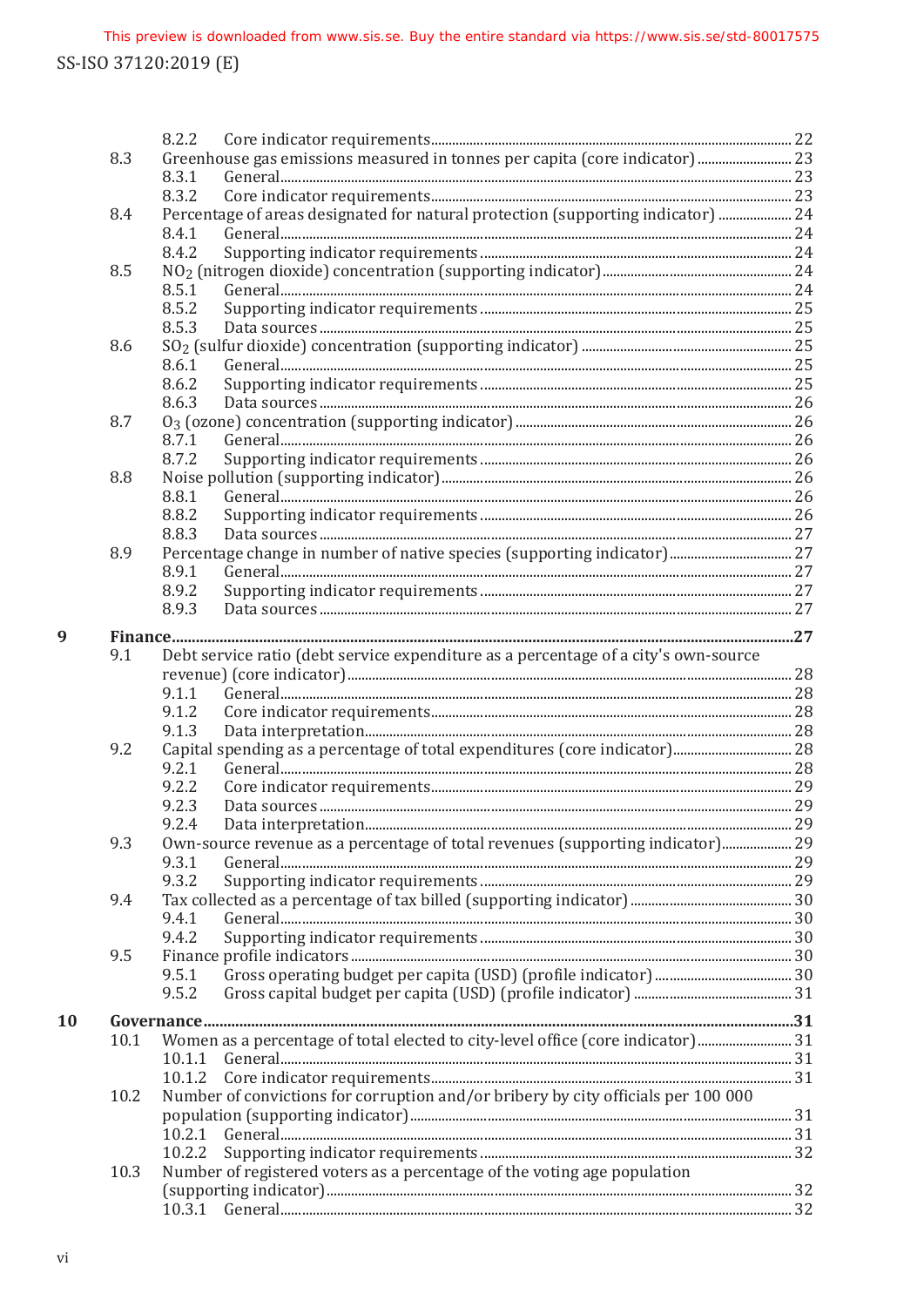SS-ISO 37120:2019 (E)

|    |      | 10.3.2                                                                                |  |
|----|------|---------------------------------------------------------------------------------------|--|
|    | 10.4 | Voter participation in last municipal election (as a percentage of registered voters) |  |
|    |      |                                                                                       |  |
|    |      | 10.4.1                                                                                |  |
|    |      | 10.4.2                                                                                |  |
|    |      | 10.4.3                                                                                |  |
|    |      |                                                                                       |  |
| 11 |      |                                                                                       |  |
|    | 11.1 |                                                                                       |  |
|    |      |                                                                                       |  |
|    |      | 11.1.2                                                                                |  |
|    | 11.2 | Number of in-patient hospital beds per 100 000 population (core indicator) 34         |  |
|    |      |                                                                                       |  |
|    |      | 11.2.2                                                                                |  |
|    |      | 11.2.3                                                                                |  |
|    | 11.3 |                                                                                       |  |
|    |      | 11.3.1                                                                                |  |
|    |      | 11.3.2                                                                                |  |
|    |      | 11.3.3                                                                                |  |
|    | 11.4 |                                                                                       |  |
|    |      |                                                                                       |  |
|    |      |                                                                                       |  |
|    |      | 11.4.3                                                                                |  |
|    | 11.5 | Number of nursing and midwifery personnel per 100 000 population                      |  |
|    |      |                                                                                       |  |
|    |      |                                                                                       |  |
|    |      | 11.5.2                                                                                |  |
|    | 11.6 |                                                                                       |  |
|    |      |                                                                                       |  |
|    |      | 11.6.2                                                                                |  |
|    |      | 11.6.3                                                                                |  |
|    |      |                                                                                       |  |
| 12 |      |                                                                                       |  |
|    | 12.1 | Percentage of city population living in inadequate housing (core indicator)  37       |  |
|    |      |                                                                                       |  |
|    |      | 12.1.2                                                                                |  |
|    |      | 12.1.3                                                                                |  |
|    | 12.2 |                                                                                       |  |
|    |      | 12.2.1                                                                                |  |
|    |      | 12.2.2                                                                                |  |
|    |      | 12.2.3                                                                                |  |
|    | 12.3 |                                                                                       |  |
|    |      | 12.3.1                                                                                |  |
|    |      | 12.3.2                                                                                |  |
|    | 12.4 | Percentage of households that exist without registered legal titles                   |  |
|    |      |                                                                                       |  |
|    |      | 12.4.1                                                                                |  |
|    |      | 12.4.2                                                                                |  |
|    | 12.5 |                                                                                       |  |
|    |      | 12.5.1                                                                                |  |
|    |      | 12.5.2                                                                                |  |
|    |      | 12.5.3                                                                                |  |
|    |      | 12.5.4                                                                                |  |
|    |      | 12.5.5                                                                                |  |
|    |      | Residential rental dwelling units as a percentage of total dwelling units<br>12.5.6   |  |
|    |      |                                                                                       |  |
| 13 |      |                                                                                       |  |
|    |      |                                                                                       |  |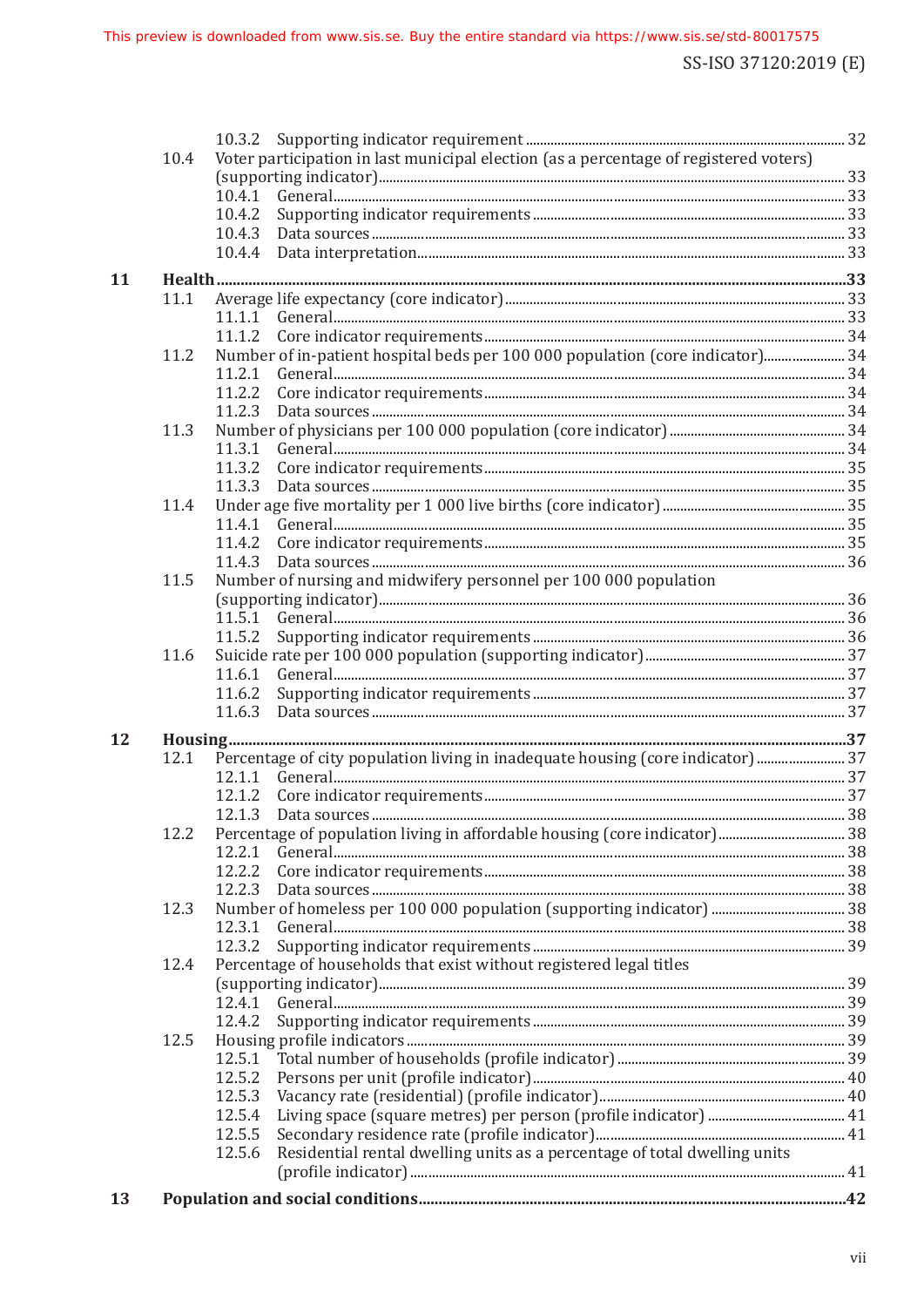|    | 13.1 | Percentage of city population living below the international poverty line              |  |  |  |  |
|----|------|----------------------------------------------------------------------------------------|--|--|--|--|
|    |      | 13.1.1                                                                                 |  |  |  |  |
|    |      |                                                                                        |  |  |  |  |
|    |      | 13.1.3                                                                                 |  |  |  |  |
|    | 13.2 | Percentage of city population living below the national poverty line                   |  |  |  |  |
|    |      |                                                                                        |  |  |  |  |
|    |      | 13.2.1                                                                                 |  |  |  |  |
|    |      | 13.2.2                                                                                 |  |  |  |  |
|    |      | 13.2.3                                                                                 |  |  |  |  |
|    | 13.3 |                                                                                        |  |  |  |  |
|    |      | 13.3.1                                                                                 |  |  |  |  |
|    |      | 13.3.2                                                                                 |  |  |  |  |
|    |      | 13.3.3                                                                                 |  |  |  |  |
|    | 13.4 |                                                                                        |  |  |  |  |
|    |      | 13.4.1                                                                                 |  |  |  |  |
|    |      | Percentage of population that are foreign born (profile indicator) 45<br>13.4.2        |  |  |  |  |
|    |      | 13.4.3                                                                                 |  |  |  |  |
|    |      | Percentage of population that are new immigrants (profile indicator) 46<br>13.4.4      |  |  |  |  |
|    |      | Percentage of city population that are non-citizens (profile indicator) 46<br>13.4.5   |  |  |  |  |
|    |      | Number of university students per 100 000 population (profile indicator) 46<br>13.4.6  |  |  |  |  |
|    |      |                                                                                        |  |  |  |  |
| 14 |      |                                                                                        |  |  |  |  |
|    | 14.1 | Square metres of public indoor recreation space per capita (supporting indicator)  47  |  |  |  |  |
|    |      |                                                                                        |  |  |  |  |
|    |      | 14.1.2                                                                                 |  |  |  |  |
|    |      | 14.1.3                                                                                 |  |  |  |  |
|    | 14.2 | Square metres of public outdoor recreation space per capita (supporting indicator)  48 |  |  |  |  |
|    |      | 14.2.1                                                                                 |  |  |  |  |
|    |      | 14.2.2                                                                                 |  |  |  |  |
|    |      | 14.2.3                                                                                 |  |  |  |  |
| 15 |      |                                                                                        |  |  |  |  |
|    | 15.1 |                                                                                        |  |  |  |  |
|    |      |                                                                                        |  |  |  |  |
|    |      | 15.1.2                                                                                 |  |  |  |  |
|    | 15.2 |                                                                                        |  |  |  |  |
|    |      |                                                                                        |  |  |  |  |
|    |      | 15.2.2                                                                                 |  |  |  |  |
|    |      | 15.2.3                                                                                 |  |  |  |  |
|    | 15.3 | Number of natural-hazard-related deaths per 100 000 population (core indicator) 50     |  |  |  |  |
|    |      | 15.3.1                                                                                 |  |  |  |  |
|    |      | 15.3.2                                                                                 |  |  |  |  |
|    |      | 15.3.3                                                                                 |  |  |  |  |
|    |      | 15.3.4                                                                                 |  |  |  |  |
|    | 15.4 |                                                                                        |  |  |  |  |
|    |      | 15.4.1                                                                                 |  |  |  |  |
|    |      | 15.4.2                                                                                 |  |  |  |  |
|    |      | 15.4.3                                                                                 |  |  |  |  |
|    | 15.5 |                                                                                        |  |  |  |  |
|    |      | 15.5.1                                                                                 |  |  |  |  |
|    |      | 15.5.2                                                                                 |  |  |  |  |
|    |      | 15.5.3                                                                                 |  |  |  |  |
|    | 15.6 | Number of volunteer and part-time firefighters per 100 000 population                  |  |  |  |  |
|    |      |                                                                                        |  |  |  |  |
|    |      |                                                                                        |  |  |  |  |
|    |      | 15.6.1                                                                                 |  |  |  |  |
|    |      | 15.6.2                                                                                 |  |  |  |  |
|    | 15.7 | Response time for emergency response services from initial call                        |  |  |  |  |
|    |      |                                                                                        |  |  |  |  |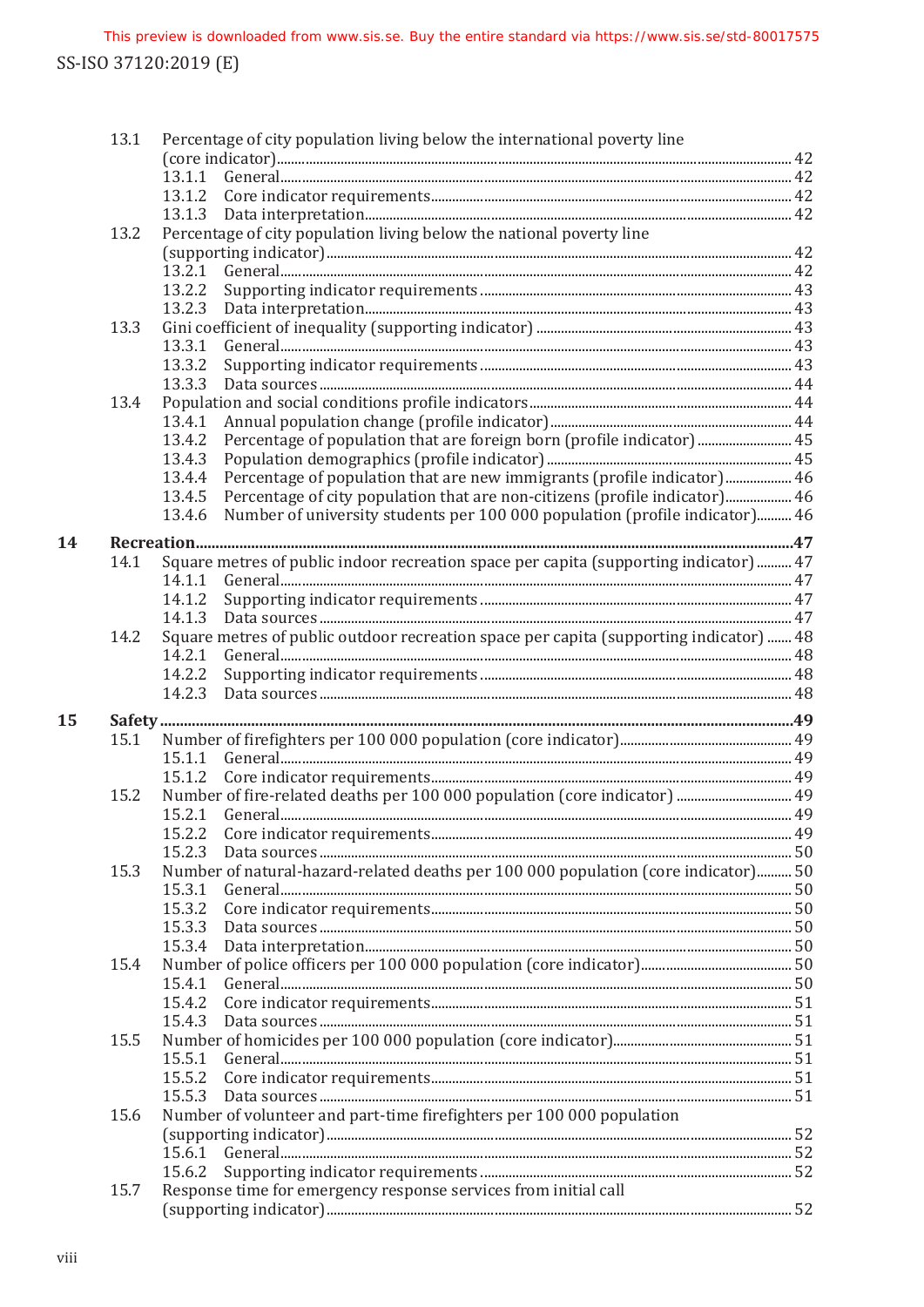|           |       | 15.7.2                                                                             |  |
|-----------|-------|------------------------------------------------------------------------------------|--|
|           | 15.8  |                                                                                    |  |
|           |       | 15.8.1                                                                             |  |
|           |       | 15.8.2                                                                             |  |
|           | 15.9  | Number of deaths caused by industrial accidents per 100 000 population             |  |
|           |       |                                                                                    |  |
|           |       | 15.9.1                                                                             |  |
|           |       | 15.9.2                                                                             |  |
|           | 15.10 | Number of violent crimes against women per 100 000 population                      |  |
|           |       |                                                                                    |  |
|           |       |                                                                                    |  |
|           |       |                                                                                    |  |
|           |       |                                                                                    |  |
| <b>16</b> |       |                                                                                    |  |
|           | 16.1  | Percentage of city population with regular solid waste collection (residential)    |  |
|           |       |                                                                                    |  |
|           |       | 16.1.1                                                                             |  |
|           |       | 16.1.2                                                                             |  |
|           |       | 16.1.3                                                                             |  |
|           |       | 16.1.4                                                                             |  |
|           | 16.2  |                                                                                    |  |
|           |       |                                                                                    |  |
|           |       | 16.2.2                                                                             |  |
|           |       | 16.2.3                                                                             |  |
|           | 16.3  |                                                                                    |  |
|           |       |                                                                                    |  |
|           |       | 16.3.2                                                                             |  |
|           |       | 16.3.3                                                                             |  |
|           | 16.4  | Percentage of the city's solid waste that is disposed of in a sanitary landfill    |  |
|           |       |                                                                                    |  |
|           |       |                                                                                    |  |
|           |       |                                                                                    |  |
|           |       | 16.4.3                                                                             |  |
|           | 16.5  | Percentage of the city's solid waste that is treated in energy-from-waste plants   |  |
|           |       |                                                                                    |  |
|           |       |                                                                                    |  |
|           |       | 16.5.2                                                                             |  |
|           |       | 16.5.3                                                                             |  |
|           | 16.6  | Percentage of the city's solid waste that is biologically treated and used as      |  |
|           |       |                                                                                    |  |
|           |       | 16.6.1                                                                             |  |
|           |       | 16.6.2                                                                             |  |
|           |       | 16.6.3                                                                             |  |
|           | 16.7  | Percentage of the city's solid waste that is disposed of in an open dump           |  |
|           |       |                                                                                    |  |
|           |       | 16.7.1                                                                             |  |
|           |       | 16.7.2                                                                             |  |
|           |       | 16.7.3                                                                             |  |
|           | 16.8  | Percentage of the city's solid waste that is disposed of by other means            |  |
|           |       |                                                                                    |  |
|           |       | 16.8.1                                                                             |  |
|           |       | 16.8.2                                                                             |  |
|           | 16.9  | 16.8.3<br>Hazardous waste generation per capita (tonnes) (supporting indicator) 61 |  |
|           |       | 16.9.1                                                                             |  |
|           |       | 16.9.2                                                                             |  |
|           |       | 16.9.3                                                                             |  |
|           |       |                                                                                    |  |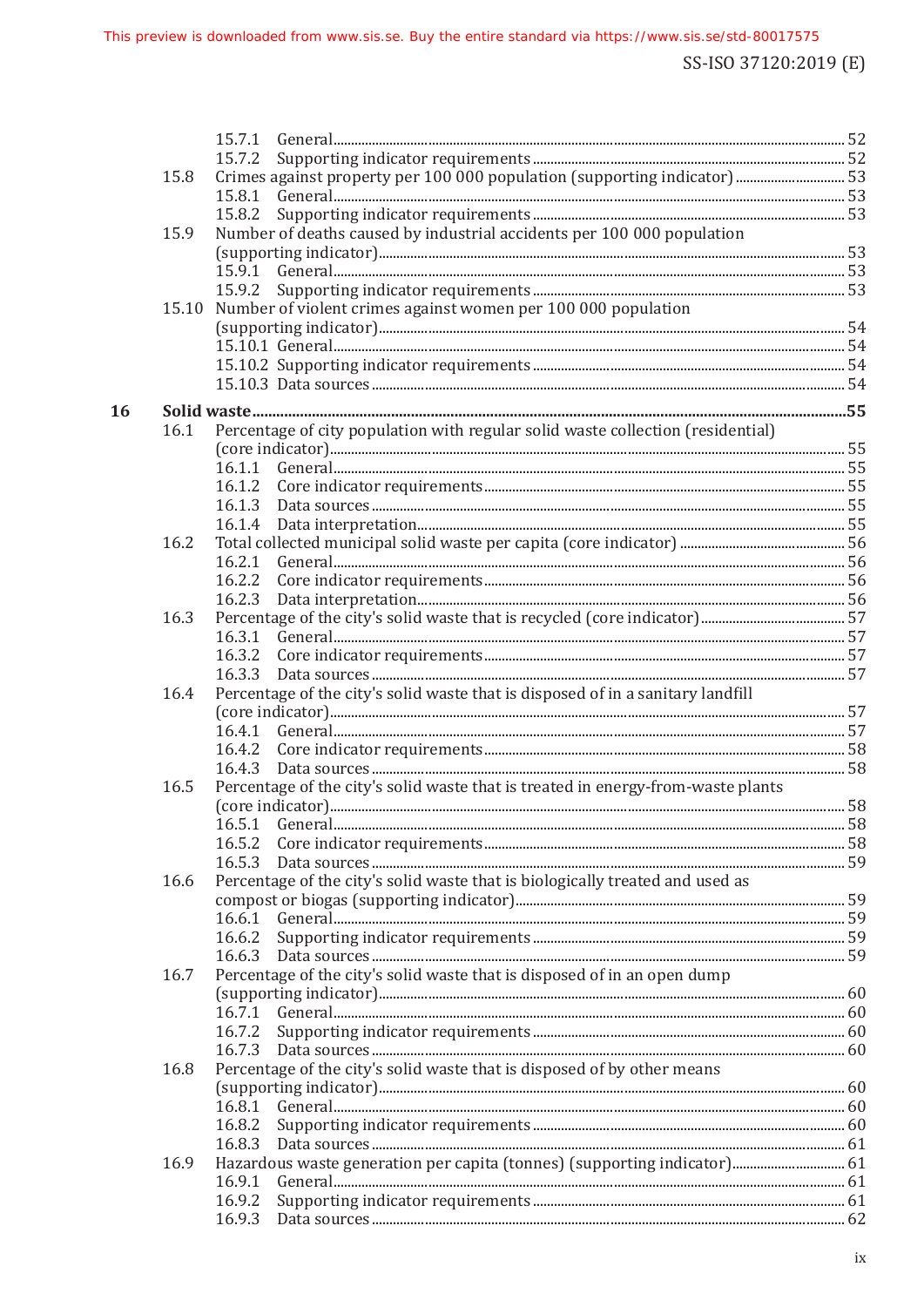|    |      | 16.10 Percentage of the city's hazardous waste that is recycled (supporting indicator)  62 |  |
|----|------|--------------------------------------------------------------------------------------------|--|
|    |      |                                                                                            |  |
|    |      |                                                                                            |  |
|    |      |                                                                                            |  |
| 17 |      |                                                                                            |  |
|    | 17.1 | Number of cultural institutions and sporting facilities per 100 000 population             |  |
|    |      |                                                                                            |  |
|    |      |                                                                                            |  |
|    | 17.2 | Percentage of municipal budget allocated to cultural and sporting facilities               |  |
|    |      |                                                                                            |  |
|    |      |                                                                                            |  |
|    |      |                                                                                            |  |
|    | 17.3 | Annual number of cultural events per 100 000 population (e.g. exhibitions,                 |  |
|    |      |                                                                                            |  |
|    |      |                                                                                            |  |
|    |      | 17.3.2                                                                                     |  |
|    |      |                                                                                            |  |
| 18 | 18.1 | Number of internet connections per 100 000 population (supporting indicator) 64            |  |
|    |      |                                                                                            |  |
|    |      | 18.1.2                                                                                     |  |
|    |      | 18.1.3                                                                                     |  |
|    | 18.2 | Number of mobile phone connections per 100 000 population                                  |  |
|    |      |                                                                                            |  |
|    |      |                                                                                            |  |
|    |      | 18.2.2                                                                                     |  |
|    |      | 18.2.3                                                                                     |  |
|    |      |                                                                                            |  |
| 19 |      |                                                                                            |  |
|    | 19.1 | Kilometres of public transport system per 100 000 population (core indicator) 66           |  |
|    |      |                                                                                            |  |
|    |      | 19.1.3                                                                                     |  |
|    | 19.2 |                                                                                            |  |
|    |      |                                                                                            |  |
|    |      | 19.2.2                                                                                     |  |
|    |      |                                                                                            |  |
|    | 19.3 | Percentage of commuters using a travel mode to work other than a personal                  |  |
|    |      |                                                                                            |  |
|    |      | 19.3.1                                                                                     |  |
|    |      | 19.3.2                                                                                     |  |
|    |      | 19.3.3                                                                                     |  |
|    | 19.4 | Kilometres of bicycle paths and lanes per 100 000 population (supporting indicator)  69    |  |
|    |      | 19.4.1                                                                                     |  |
|    |      | 19.4.2                                                                                     |  |
|    | 19.5 |                                                                                            |  |
|    |      | 19.5.1                                                                                     |  |
|    |      | 19.5.2                                                                                     |  |
|    | 19.6 | Percentage of population living within 0,5 km of public transit running at least           |  |
|    |      |                                                                                            |  |
|    |      | 19.6.1                                                                                     |  |
|    |      | 19.6.2                                                                                     |  |
|    |      | 19.6.3                                                                                     |  |
|    | 19.7 |                                                                                            |  |
|    |      | 19.7.1                                                                                     |  |
|    |      | 19.7.2                                                                                     |  |
|    |      | 19.7.3                                                                                     |  |
|    | 19.8 |                                                                                            |  |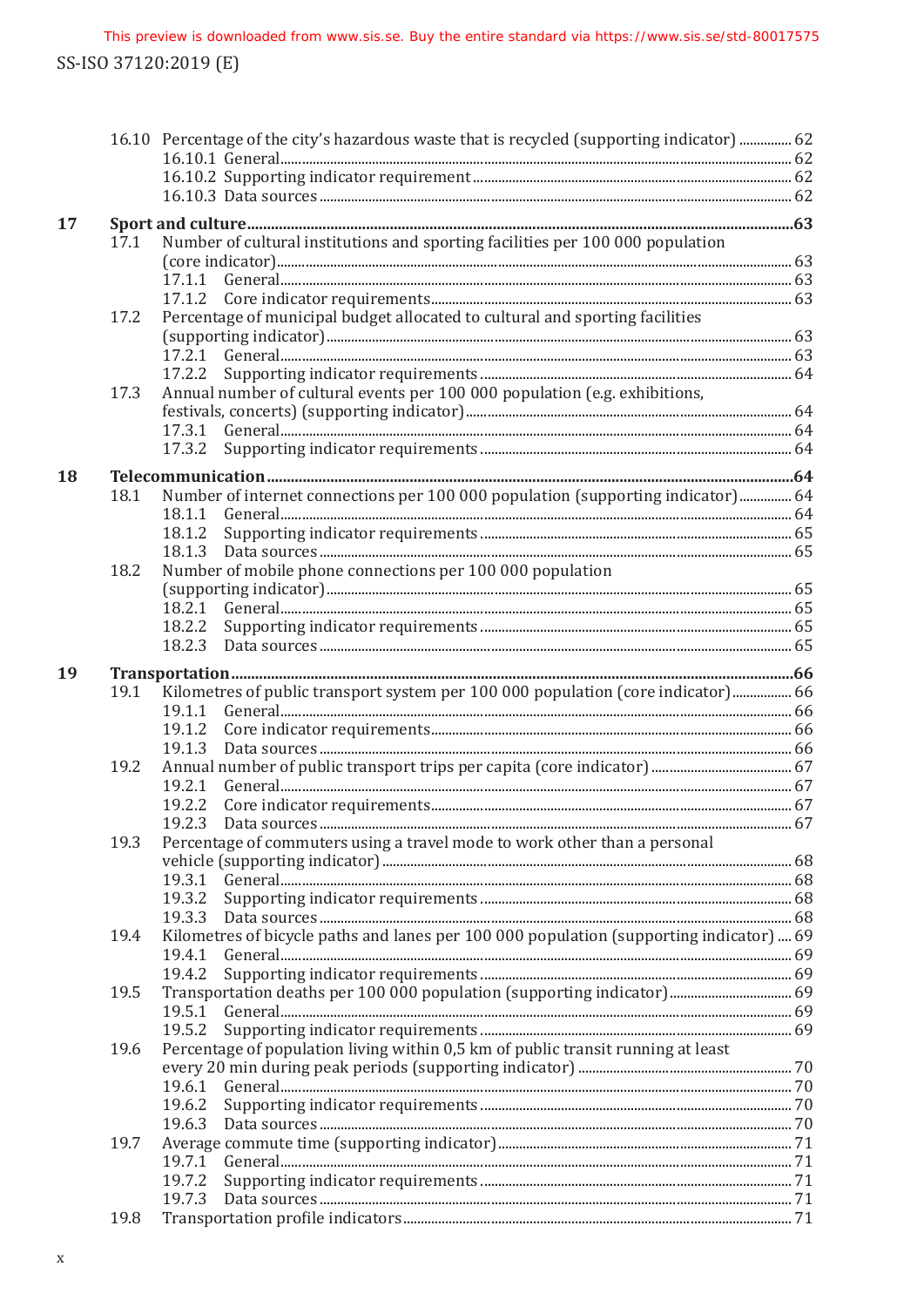|    |      | 19.8.1<br>19.8.2 | Number of two-wheeled motorized vehicles per capita (profile indicator)  71               |  |
|----|------|------------------|-------------------------------------------------------------------------------------------|--|
| 20 |      |                  |                                                                                           |  |
|    | 20.1 |                  |                                                                                           |  |
|    |      |                  |                                                                                           |  |
|    |      | 20.1.2           |                                                                                           |  |
|    | 20.2 |                  | Amount of food produced locally as a percentage of total food supplied to the city        |  |
|    |      |                  |                                                                                           |  |
|    |      | 20.2.1           |                                                                                           |  |
|    |      | 20.2.2           |                                                                                           |  |
|    |      | 20.2.3           |                                                                                           |  |
|    | 20.3 |                  |                                                                                           |  |
|    |      | 20.3.1<br>20.3.2 |                                                                                           |  |
|    |      | 20.3.3           |                                                                                           |  |
|    | 20.4 |                  | Percentage of city population that is overweight or obese - Body Mass Index               |  |
|    |      |                  |                                                                                           |  |
|    |      | 20.4.1           |                                                                                           |  |
|    |      | 20.4.2           |                                                                                           |  |
|    |      |                  |                                                                                           |  |
| 21 |      |                  |                                                                                           |  |
|    | 21.1 | 21.1.1           |                                                                                           |  |
|    |      | 21.1.2           |                                                                                           |  |
|    |      | 21.1.3           |                                                                                           |  |
|    | 21.2 |                  | Areal size of informal settlements as a percentage of city area (supporting indicator) 76 |  |
|    |      | 21.2.1           |                                                                                           |  |
|    |      | 21.2.2           |                                                                                           |  |
|    |      | 21.2.3           |                                                                                           |  |
|    | 21.3 |                  |                                                                                           |  |
|    |      | 21.3.1           |                                                                                           |  |
|    |      | 21.3.2           |                                                                                           |  |
|    | 21.4 |                  |                                                                                           |  |
|    |      | 21.4.1           |                                                                                           |  |
|    |      | 21.4.2           |                                                                                           |  |
|    | 21.5 |                  |                                                                                           |  |
|    |      |                  |                                                                                           |  |
|    |      | 21.5.2<br>21.5.3 |                                                                                           |  |
|    |      |                  |                                                                                           |  |
| 22 |      |                  |                                                                                           |  |
|    | 22.1 |                  | Percentage of city population served by wastewater collection (core indicator) 80         |  |
|    |      | 22.1.1           |                                                                                           |  |
|    |      | 22.1.2<br>22.1.3 |                                                                                           |  |
|    | 22.2 |                  | Percentage of city's wastewater receiving centralized treatment (core indicator) 80       |  |
|    |      | 22.2.1           |                                                                                           |  |
|    |      | 22.2.2           |                                                                                           |  |
|    |      | 22.2.3           |                                                                                           |  |
|    | 22.3 |                  | Percentage of population with access to improved sanitation (core indicator)  81          |  |
|    |      | 22.3.1           |                                                                                           |  |
|    |      | 22.3.2           |                                                                                           |  |
|    | 22.4 |                  |                                                                                           |  |
|    |      | 22.4.1           |                                                                                           |  |
|    |      | 22.4.2           |                                                                                           |  |
| 23 |      |                  |                                                                                           |  |
|    | 23.1 |                  | Percentage of city population with potable water supply service (core indicator) 83       |  |
|    |      |                  |                                                                                           |  |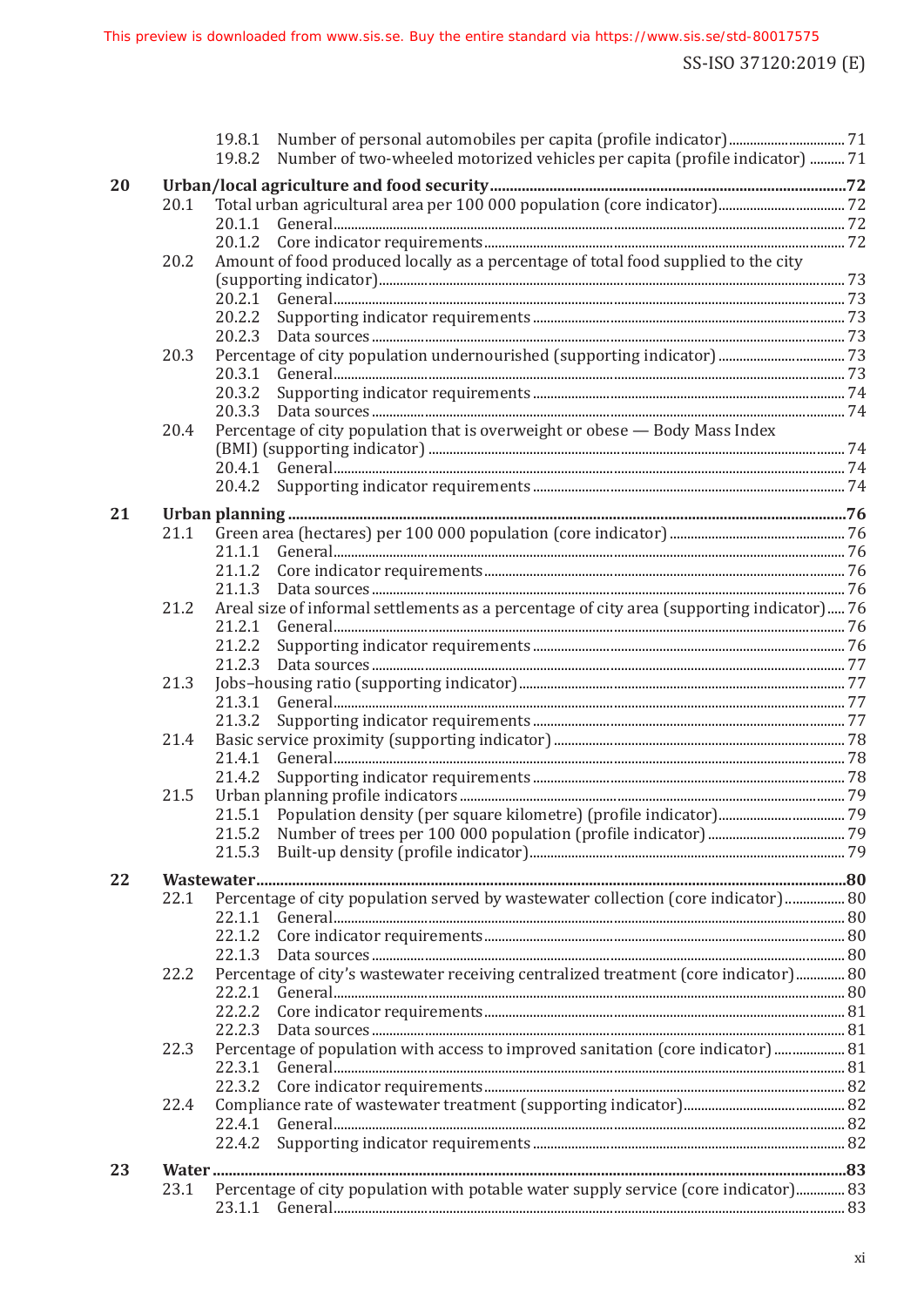This preview is downloaded from www.sis.se. Buy the entire standard via https://www.sis.se/std-80017575 SS-ISO 37120:2019 (E)

|    |                                                                                           | 23.1.3           |                                                                                       |  |
|----|-------------------------------------------------------------------------------------------|------------------|---------------------------------------------------------------------------------------|--|
|    | Percentage of city population with sustainable access to an improved water source<br>23.2 |                  |                                                                                       |  |
|    |                                                                                           |                  |                                                                                       |  |
|    |                                                                                           |                  |                                                                                       |  |
|    |                                                                                           | 23.2.2           |                                                                                       |  |
|    | 23.3                                                                                      |                  | Total domestic water consumption per capita (litres/day) (core indicator)  84         |  |
|    |                                                                                           | 23.3.1           |                                                                                       |  |
|    |                                                                                           | 23.3.2           |                                                                                       |  |
|    |                                                                                           | 23.3.3           |                                                                                       |  |
|    |                                                                                           | 23.3.4           |                                                                                       |  |
|    | 23.4                                                                                      | 23.4.1           |                                                                                       |  |
|    |                                                                                           | 23.4.2           |                                                                                       |  |
|    | 23.5                                                                                      |                  | Total water consumption per capita (litres/day) (supporting indicator)  86            |  |
|    |                                                                                           | 23.5.1           |                                                                                       |  |
|    |                                                                                           | 23.5.2           |                                                                                       |  |
|    |                                                                                           | 23.5.3           |                                                                                       |  |
|    | 23.6                                                                                      |                  | Average annual hours of water service interruptions per household                     |  |
|    |                                                                                           |                  |                                                                                       |  |
|    |                                                                                           | 23.6.1           |                                                                                       |  |
|    |                                                                                           | 23.6.2           |                                                                                       |  |
|    |                                                                                           | 23.6.3           |                                                                                       |  |
|    | 23.7                                                                                      |                  | Percentage of water loss (unaccounted for water) (supporting indicator)  87           |  |
|    |                                                                                           |                  |                                                                                       |  |
|    |                                                                                           | 23.7.2<br>23.7.3 |                                                                                       |  |
| 24 |                                                                                           |                  |                                                                                       |  |
|    |                                                                                           |                  |                                                                                       |  |
|    |                                                                                           |                  |                                                                                       |  |
|    |                                                                                           |                  | Annex B (informative) Mapping of indicators to ISO 37101 issues and purposes 93       |  |
|    |                                                                                           |                  | Annex C (informative) Mapping of indicators to United Nations Sustainable Development |  |
|    |                                                                                           |                  |                                                                                       |  |
|    |                                                                                           |                  |                                                                                       |  |
|    |                                                                                           |                  |                                                                                       |  |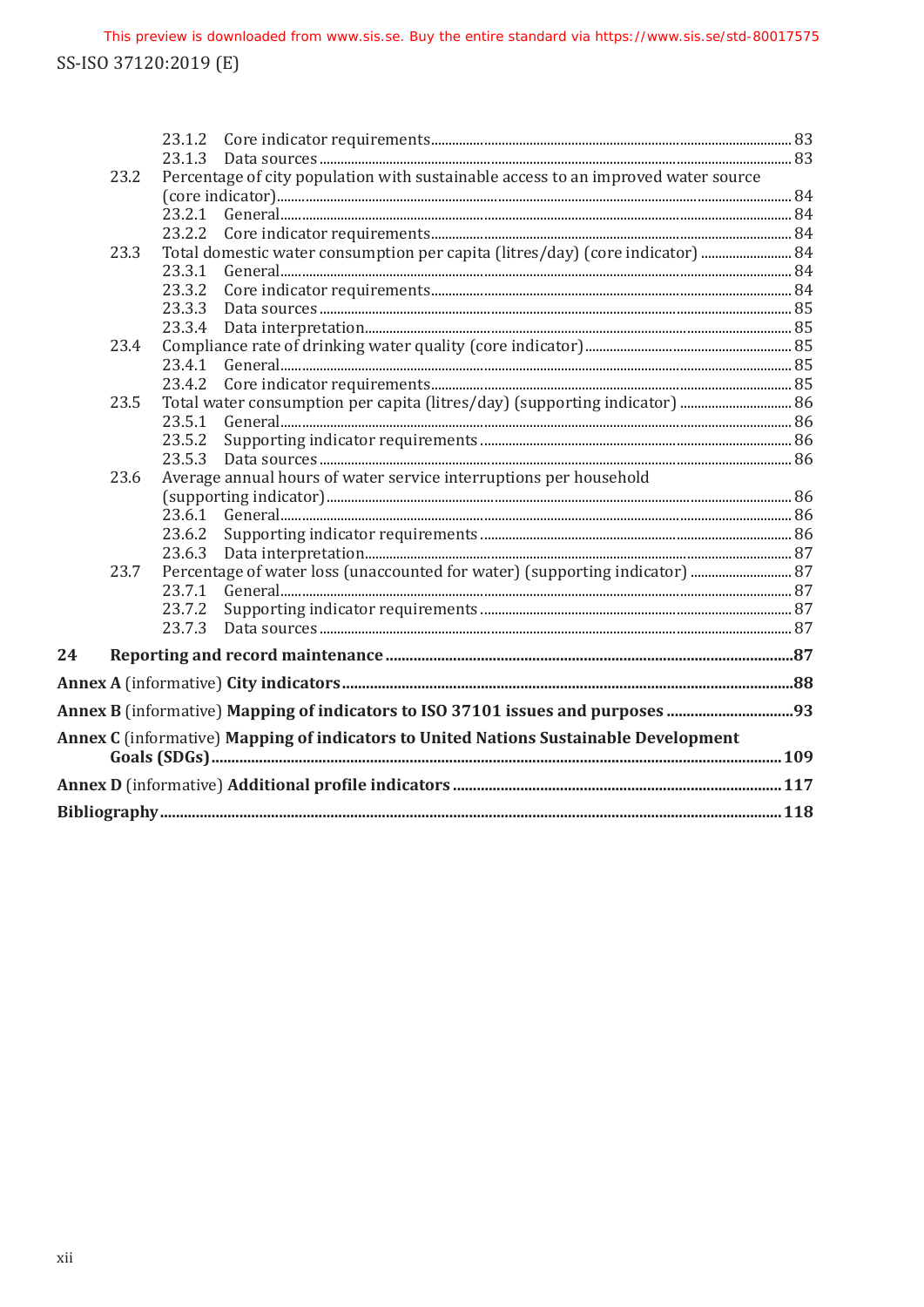### **Foreword**

ISO (the International Organization for Standardization) is a worldwide federation of national standards bodies (ISO member bodies). The work of preparing International Standards is normally carried out through ISO technical committees. Each member body interested in a subject for which a technical committee has been established has the right to be represented on that committee. International organizations, governmental and non-governmental, in liaison with ISO, also take part in the work. ISO collaborates closely with the International Electrotechnical Commission (IEC) on all matters of electrotechnical standardization.

The procedures used to develop this document and those intended for its further maintenance are described in the ISO/IEC Directives, Part 1. In particular, the different approval criteria needed for the different types of ISO documents should be noted. This document was drafted in accordance with the editorial rules of the ISO/IEC Directives, Part 2 (see [www.iso.org/directives\)](https://www.iso.org/directives-and-policies.html).

Attention is drawn to the possibility that some of the elements of this document may be the subject of patent rights. ISO shall not be held responsible for identifying any or all such patent rights. Details of any patent rights identified during the development of the document will be in the Introduction and/or on the ISO list of patent declarations received (see [www.iso.org/patents](https://www.iso.org/iso-standards-and-patents.html)).

Any trade name used in this document is information given for the convenience of users and does not constitute an endorsement.

For an explanation of the voluntary nature of standards, the meaning of ISO specific terms and expressions related to conformity assessment, as well as information about ISO's adherence to the World Trade Organization (WTO) principles in the Technical Barriers to Trade (TBT) see [www.iso](https://www.iso.org/foreword-supplementary-information.html) [.org/iso/foreword.html](https://www.iso.org/foreword-supplementary-information.html).

This document was prepared by Technical Committee ISO/TC 268, *Sustainable cities and communities*.

This second edition cancels and replaces the first edition (ISO 37120:2014), which has been technically revised.

In the development of this document, ISO Guide 82 has been taken into account in addressing sustainability issues.

Any feedback or questions on this document should be directed to the user's national standards body. A complete listing of these bodies can be found at [www.iso.org/members.html.](https://www.iso.org/members.html)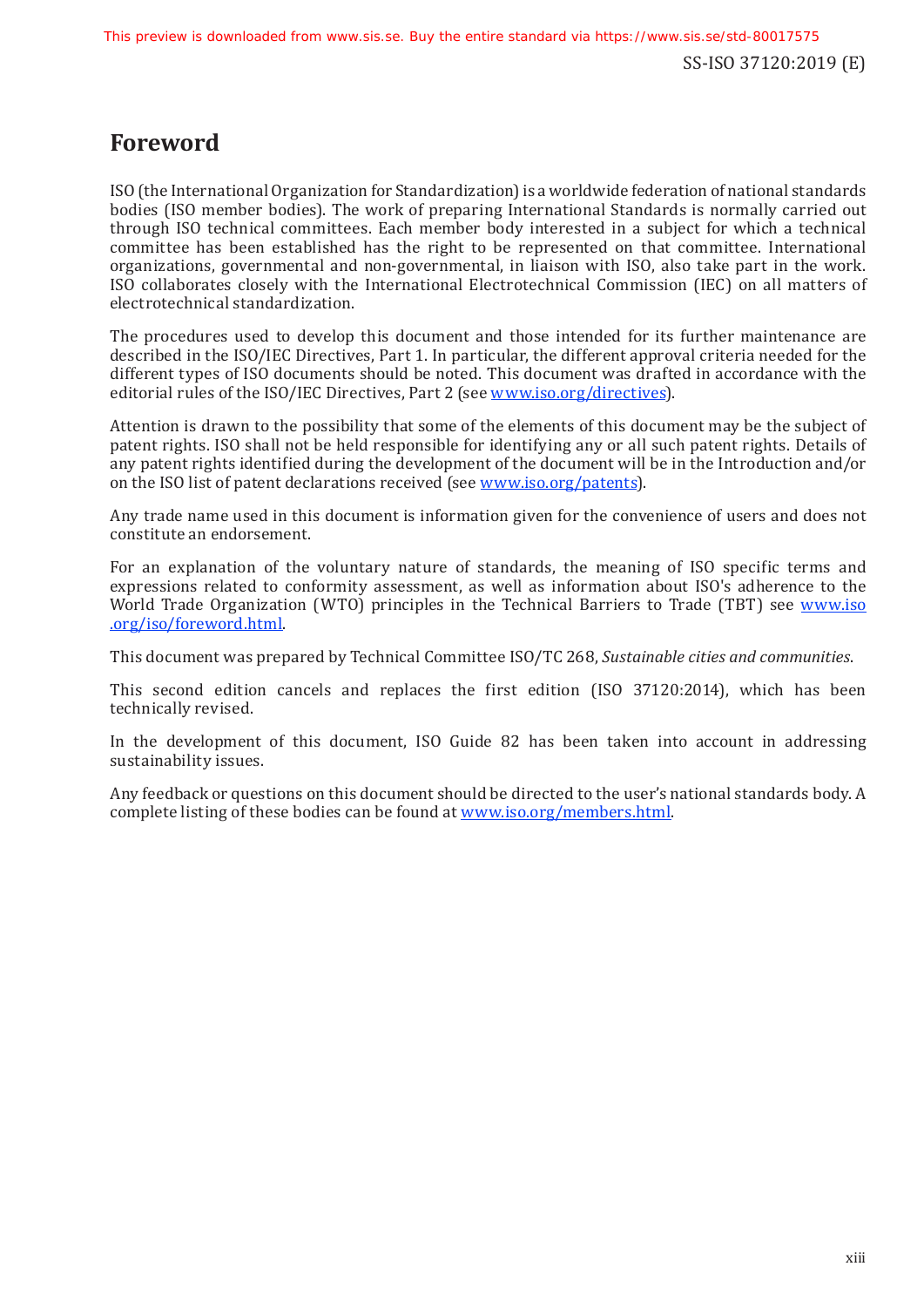## **Introduction**

Cities need indicators to measure their performance. Existing indicators at the local level are often not standardized, consistent, or comparable over time or across cities. This document is focused on city services and quality of life as a contribution to the sustainability of the city.

As part of a new series of International Standards being developed for a holistic and integrated approach to sustainable development, that includes indicators for city services and quality of life, indicators for smart cities and indicators for resilient cities, this set of standardized indicators provides a uniform approach to what is measured, and how that measurement is to be undertaken. As a list, it does not provide a value judgement, threshold or target numerical value for the indicators.

Conformance with this document does not confer a status in this regard. A city which conforms to this document in regards to measurement of indicators for city services and quality of life may only claim conformance to that effect.

These indicators can be used to track and monitor progress on city performance. In order to achieve sustainable development, the whole city system needs to be taken into consideration. Planning for future needs should take into consideration current use and efficiency of resources in order to better plan for tomorrow.

The indicators and associated test methods in this document have been developed in order to help cities:

- a) measure performance management of city services and quality of life over time;
- b) learn from one another by allowing comparison across a wide range of performance measures; and,
- c) support policy development and priority setting.

NOTE It is acknowledged that cities might not have direct influence or control over factors governing some of these indicators, but the reporting is important for meaningful comparison and provides a general indication of service delivery and quality of life within a city.

The indicators in this document have been selected to make reporting as simple and inexpensive as possible, and therefore reflect an initial platform for reporting. Further development of indicators to support smartness (ISO 371221)) and resilience (ISO 371232)) in cities is ongoing in TC 268. This document also includes a third category of indicators – profile indicators – that are recommended to provide basic statistics and background information to help cities conduct peer comparisons. Additional profile indicators are listed in Annex D.

Maintaining, enhancing and accelerating progress towards improved city services and quality of life is also fundamental to the definitions of both smart cities and resilient cities. This document is intended to be implemented in conjunction with ISO 37122 and ISO 37123 to measure progress towards smart cities and resilient cities, respectively. The relationship between the family of standards is presented in Figure 1.

<sup>1)</sup> Under preparation. Stage at the time of publication: ISO/DIS 37122:2018.

<sup>2)</sup> Under preparation. Stage at the time of publication: ISO/CD 37123:2018.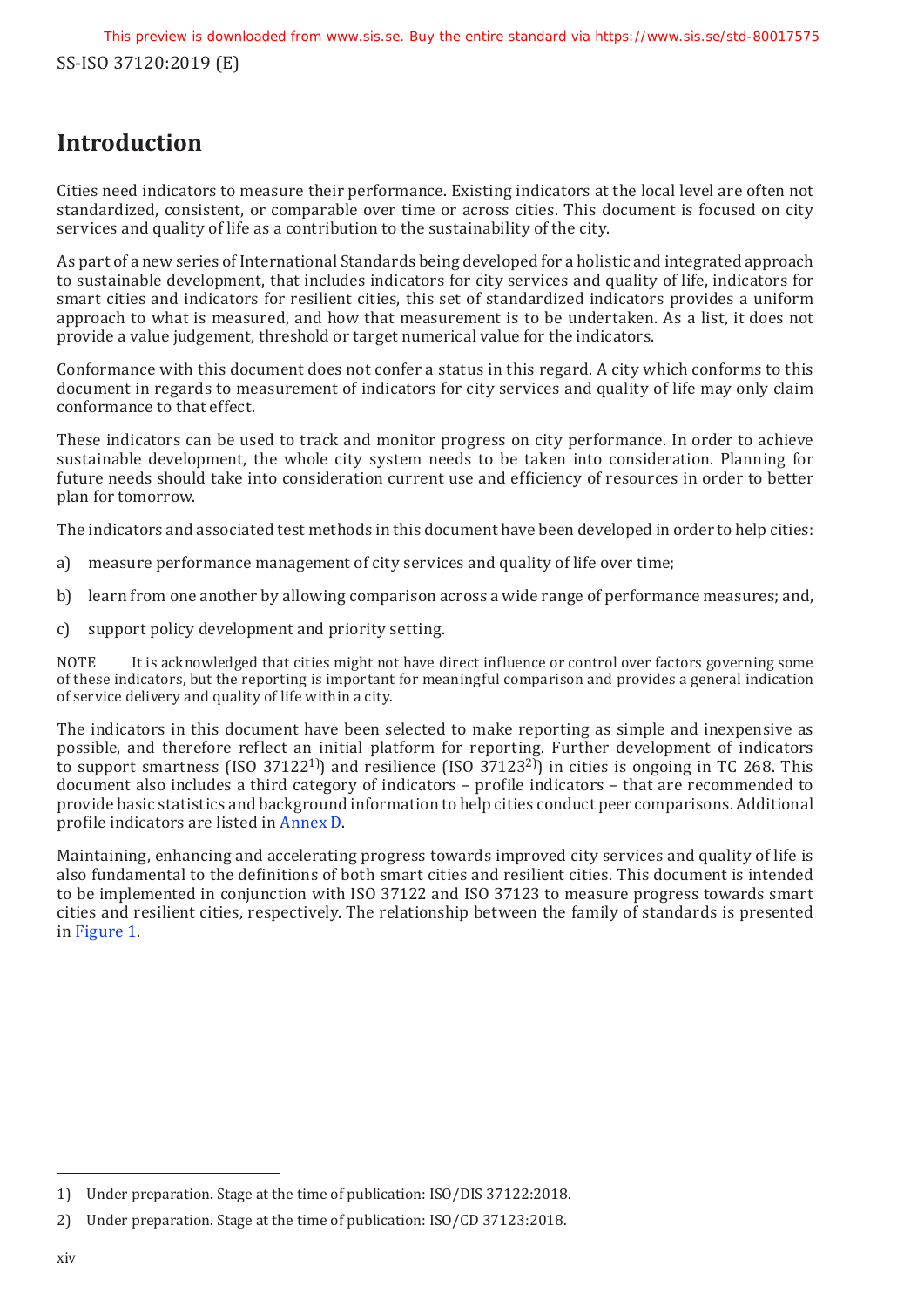

#### **Figure 1 — Sustainable development of communities — Relationship between the family of city indicators standards**

The indicators are structured around themes. Recognizing the differences in resources and capabilities of cities worldwide, the overall set of indicators for city performance has been divided into "core" indicators (those implementing this document shall follow) and "supporting" indicators (those implementing this document should follow). Both core and supporting indicators are listed in Annex A, Table A.1.

In this document, the following verbal forms are used:

- "shall" indicates a requirement;
- "should" indicates a recommendation;
- "may" indicates a permission;
- "can" indicates a possibility or a capability.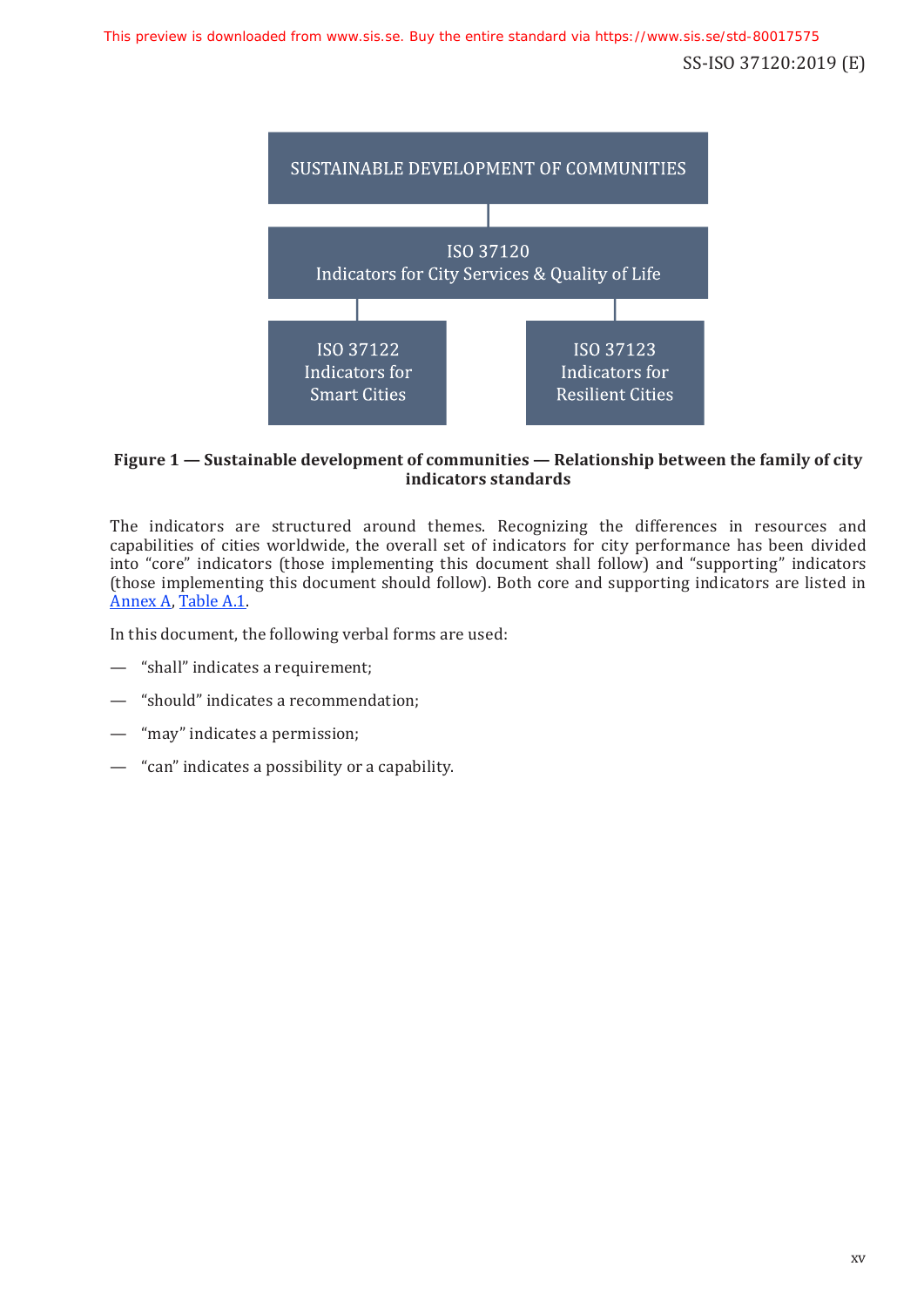This preview is downloaded from www.sis.se. Buy the entire standard via https://www.sis.se/std-80017575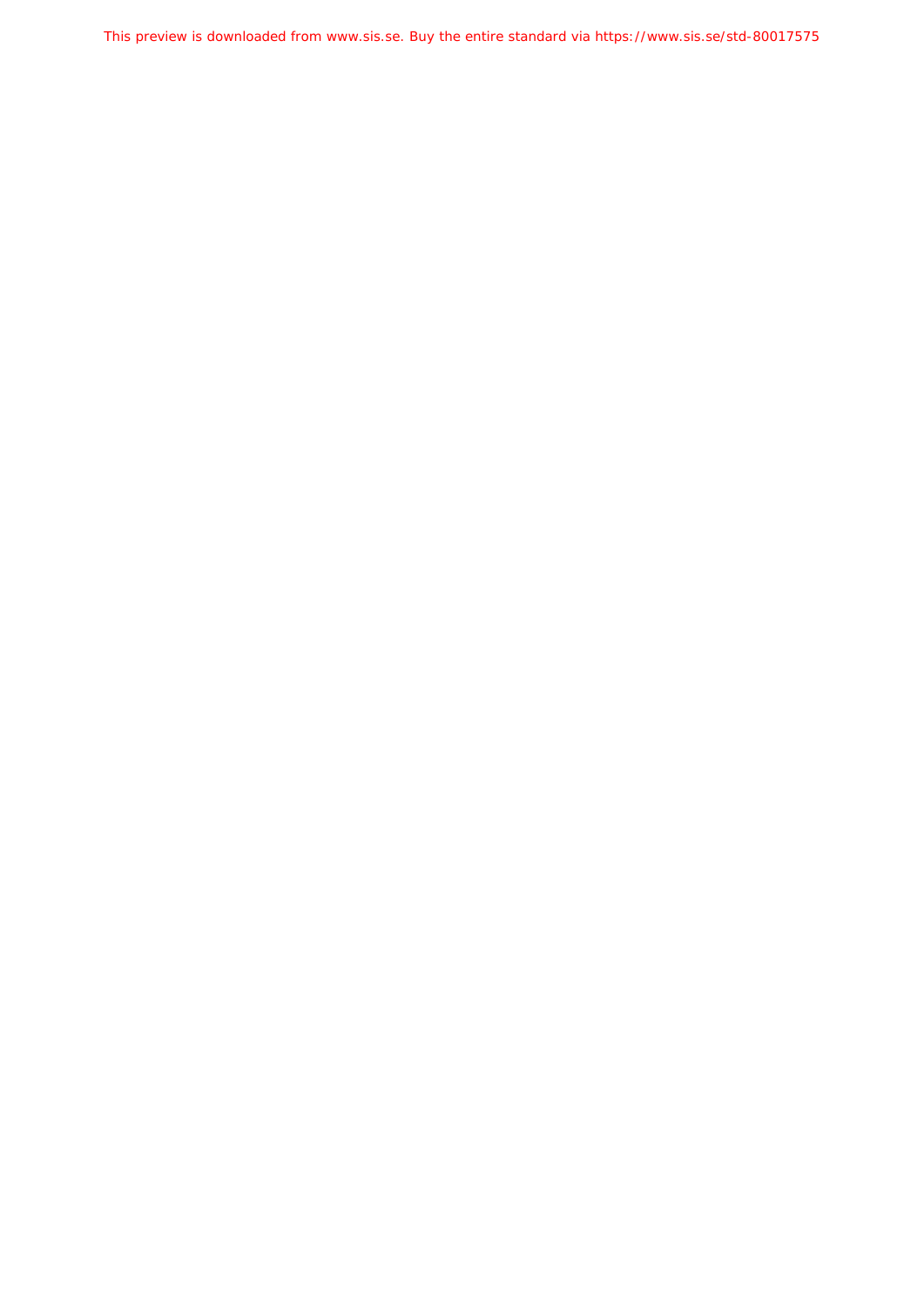# **Sustainable cities and communities — Indicators for city services and quality of life**

### **1 Scope**

This document defines and establishes methodologies for a set of indicators to steer and measure the performance of city services and quality of life. It follows the principles set out in ISO 37101 and can be used in conjunction with ISO 37101 and other strategic frameworks.

This document is applicable to any city, municipality or local government that undertakes to measure its performance in a comparable and verifiable manner, irrespective of size and location.

### **2 Normative references**

The following documents are referred to in the text in such a way that some or all of their content can be used in conjunction with this document. For dated references, only the edition cited applies. For undated references, the latest edition of the referenced document (including any amendments) applies.

ISO 37101, *Sustainable development in communities — Management system for sustainable development — Requirements with guidance for use*

ISO 1996-2, *Acoustics — Description, measurement and assessment of environmental noise — Part 2: Determination of sound pressure levels*

### **3 Terms and definitions**

For the purposes of this document, the terms and definitions given in ISO 37101 and the following apply.

ISO and IEC maintain terminological databases for use in standardization at the following addresses:

- ISO Online browsing platform: available at <https://www.iso.org/obp>
- IEC Electropedia: available at<http://www.electropedia.org/>

**3.1 city municipality local government** urban community falling under a specific administrative boundary

#### **3.2**

#### **city population**

number of residents living in a particular city or municipality, typically determined by census every 5 or 10 years

Note 1 to entry: Census populations exclude temporary residents but include residents temporarily absent.

#### **3.3**

#### **community**

group of people with an arrangement of responsibilities, activities and relationships

Note 1 to entry: In many, but not all, contexts, a community has a defined geographical boundary.

Note 2 to entry: A city is a type of community.

[SOURCE: ISO 37101:2016, 3.4, ISO/TS 37151:2015, 3.1]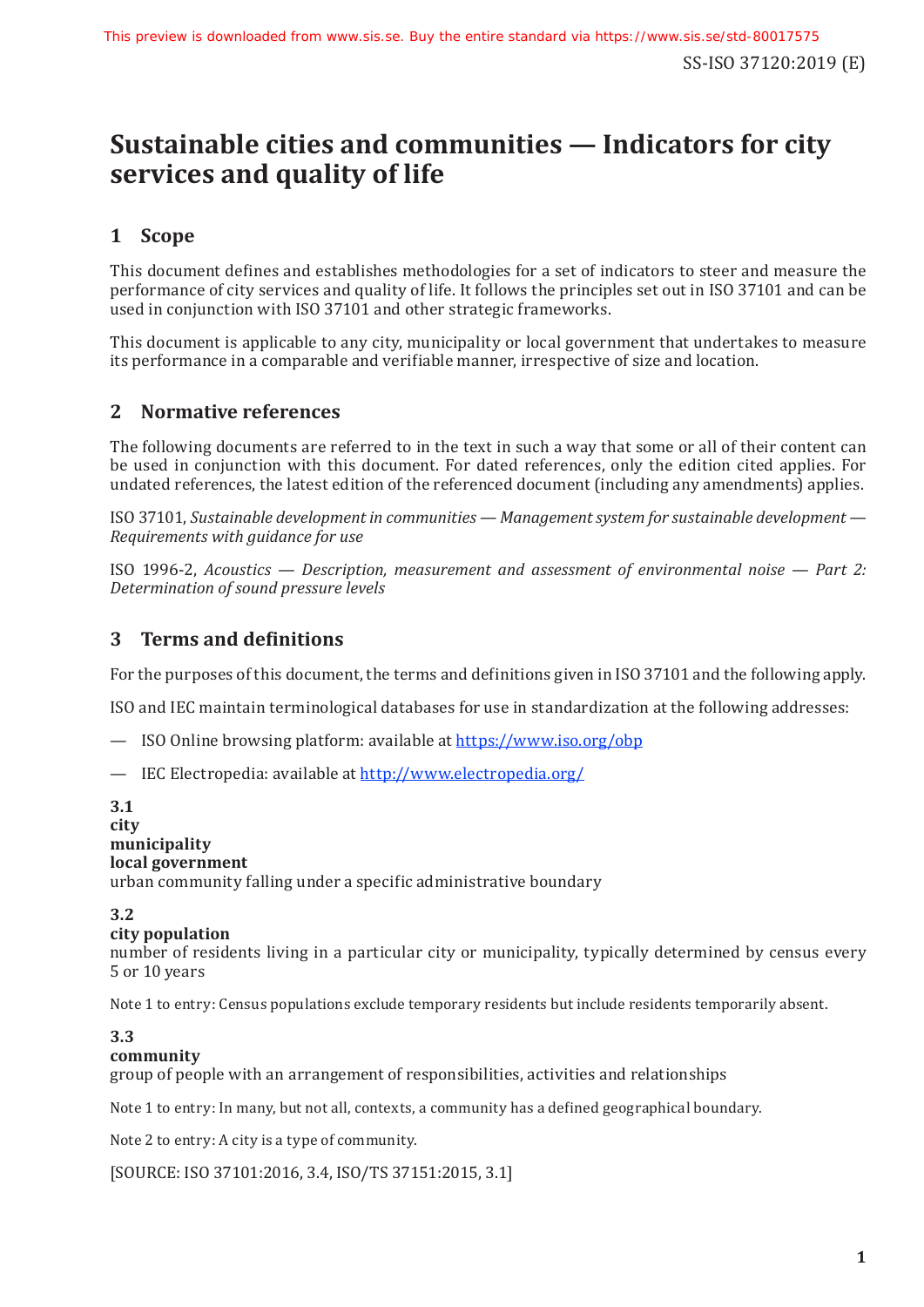SS-ISO 37120:2019 (E) This preview is downloaded from www.sis.se. Buy the entire standard via https://www.sis.se/std-80017575

#### **3.4 indicator**

quantitative, qualitative or descriptive measure

[SOURCE: ISO 15392:2008, 3.14, modified – Note 1 to entry added.]

Note 1 to entry: There are three types of indicators in this document:

- a) core indicators: indicators that are required to demonstrate performance in the delivery of city services and quality of life.
- b) supporting indicators: indicators that are recommended to demonstrate performance in the delivery of city services and quality of life. These indicators can be selected according to city objectives.
- c) profile indicators: indicators that are recommended to provide basic statistics and background information to help cities determine which cities are of interest for peer comparisons. Profile indicators are used as an informative reference.

#### **3.5**

#### **full-time enrolment**

enrolment in an education programme whose intended study load amounts to at least 75 % of the normal full-time annual study load

[SOURCE: UNESCO, 2011]

#### **3.6**

#### **labour force**

#### **workforce**

all employable persons within a specified geographic area

Note 1 to entry: This typically includes all working-age adults between the ages of 15 and 64, but the specific age will vary by country.

#### **3.7**

#### **natural hazard**

geological or meteorological phenomena that can cause damage to physical infrastructure or loss of life in cities

#### **3.8**

#### **part-time enrolment**

enrolment in school for at least every half-day in a week over the entire school year or equivalent on a weekly basis

EXAMPLE A student is counted as enrolled part-time if he/she is enrolled in school for every half-day in a week, but is not counted as enrolled if he/she is only enrolled for 0,25 of a day.

#### **3.9**

#### **primary education**

elementary school education that is considered to be the first stage of "basic education"

Note 1 to entry: Primary education typically covers six years of full-time schooling with the legal age of entrance normally being not younger than 5 years or older than 7 years. Primary education typically lasts until ages 10– 12. Primary education refers to children aged 5–12 years or 1st grade through to 5th or 6th grade, as defined by local education systems.

[SOURCE: UNESCO Institute for Statistics, UOE data collection on education systems, 10.1]